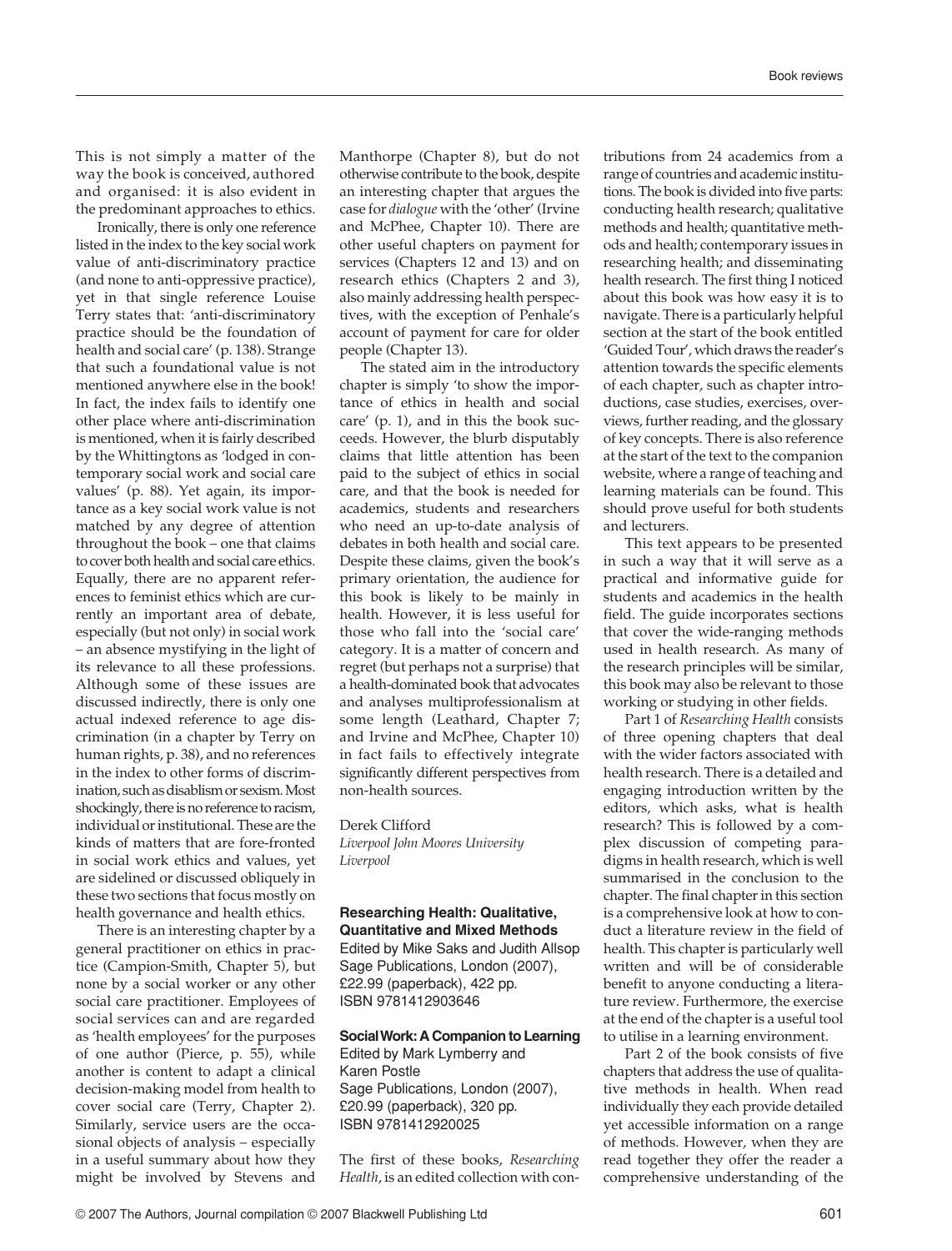range of qualitative methods appropriate for health research. The chapter that focuses on participant observation is particularly engaging and offers methodological solutions as well as highlighting the difficulties of employing this method.

Part 3 of the text combines six chapters that cover quantitative methods and their use in health research. The order of this in itself struck me as refreshing, given that research methods texts usually deal will quantitative methods before qualitative. Perhaps this reflects the greater emphasis being placed on qualitative methods in health research. This part of the book covers sampling, survey methods, statistical methods, randomized controlled trials, experimental methods, and the use of economics in health research. The diagram that Calnan uses on page 179 to assist the reader in understanding how indicators can be developed when using survey methods is likely to be very useful to those considering how to operationalise a particular concept of investigation. The same chapter also contains an interesting exercise that focuses on translating concepts of health into indicators. The chapter that follows on statistical methods will be particularly helpful to those who find this a difficult area of research. Argyrous deals with some difficult concepts in a straightforward and engaging style. The final chapter in this section deals with the use of economics in health research. I found this chapter to be particularly interesting, as the author offers the reader a distinction between different types of economic evaluation and what they aim to do. The exercise at the end of this chapter is also useful in stimulating thoughts around this subject area.

Part 4 of the book deals with the contemporary issues in researching health, over six chapters. This section was the most interesting part of the book, addressing a range of topics and drawing the readers' attention to the use of mixed methods. While not an exclusive portrayal of contemporary issues affecting health research, these chapters represent an appealing selection of topics for consideration. The chapter on researching orthodox and complimentary and alternative medicine is worthy of attention. The authors advocate an eclectic approach to research in this area, highlighting the need to consider both qualitative and quantitative methods when conducting research. The social action model proposed in the chapter on researching ethnic minority groups is useful to consider and is supported by a case study on the Sahara Project in Birmingham. The subsequent chapter on involving the consumer in health research offers a detailed portrayal of participation in health research. Of particular value is the discussion of the range of models and methods used. The author, Hill, addresses the advantages and disadvantages of consumer involvement, and despite only offering the reader limited coverage of these issues, she nevertheless addresses the main points and provides a good starting point for exploring this concept in greater depth.

The final part of *Researching Health* is concerned with the dissemination of health research. In this sense the book takes the reader full circle from the start to the end of a project. The editors draw the book to a close by discussing the challenges involved in writing up and disseminating health research. While they do address the difficulties often inherent in this process, the chapter has a positive twist given the focus on how rewarding this process can be. The book concludes with a helpful glossary. Overall, I would highly recommend this text. It combines the knowledge and experience of experts from a range of countries, who all write in an engaging and accessible style. This book will be a valuable resource to all those involved in health research.

Similarly, the second book, *Social Work: A Companion to Learning*, is an edited collection comprising five sections, with 24 manageable chapters that cover a range of topics. There are 27 contributors from a mix of professions, who are leading experts in their respective fields. Overall the book is put together in an accessible and engaging way, which serves to stimulate the reader by posing questions, and creating opportunities for reflecting on the key learning points of each chapter. There are also 'taking it further' sections, detailing other reading for those who wish to expand their knowledge of a particular interest area.

Lymbery and Postle open in Chapter 1 with a discussion of the social work profession against a backdrop of 'challenging times' in British society. They identify that because the future of social work is difficult to predict, those entering the profession and those already established will need to be resilient and adhere to key elements of social work practice, which have been neglected in recent years. This sets the tone of the book well, given the critical and questioning approach that is adopted. The chapters that follow focus on the key elements of the social work training curriculum in England, offering a critical overview of what is required of professionals in practice; and an analysis of the debates and political and social contexts inherent to social work practice. This means that this text is likely to be invaluable to any social work student or practitioner, and a useful aid to keep them engaged in current thinking and debates. The drawback of the text is that it is written primarily for the British reader, although many of the concepts are likely to be transferable and adaptable.

This review does not allow for a detailed analysis of each chapter. I have therefore selected three chapters to comment on in greater detail. These three are chapters that I found to be of particular interest. First, in Chapter 6, Advocacy in Action discusses the truth behind service user involvement. I found this to be of particular interest given that the recognition of the importance of participation in social services across the UK is not always matched by appropriate and meaningful action. This chapter is written in a particularly engaging way, and includes examples of personal histories from the advocates who highlight what involvement means to them. This represents a brave attempt to highlight that non-involvement is no longer an option for individuals or organisations.

In Chapter 16, Rafferty and Steyaert focus on the concept of social work in a digital society. Technology has transformed every aspect of our lives and social work is no exception to this. The